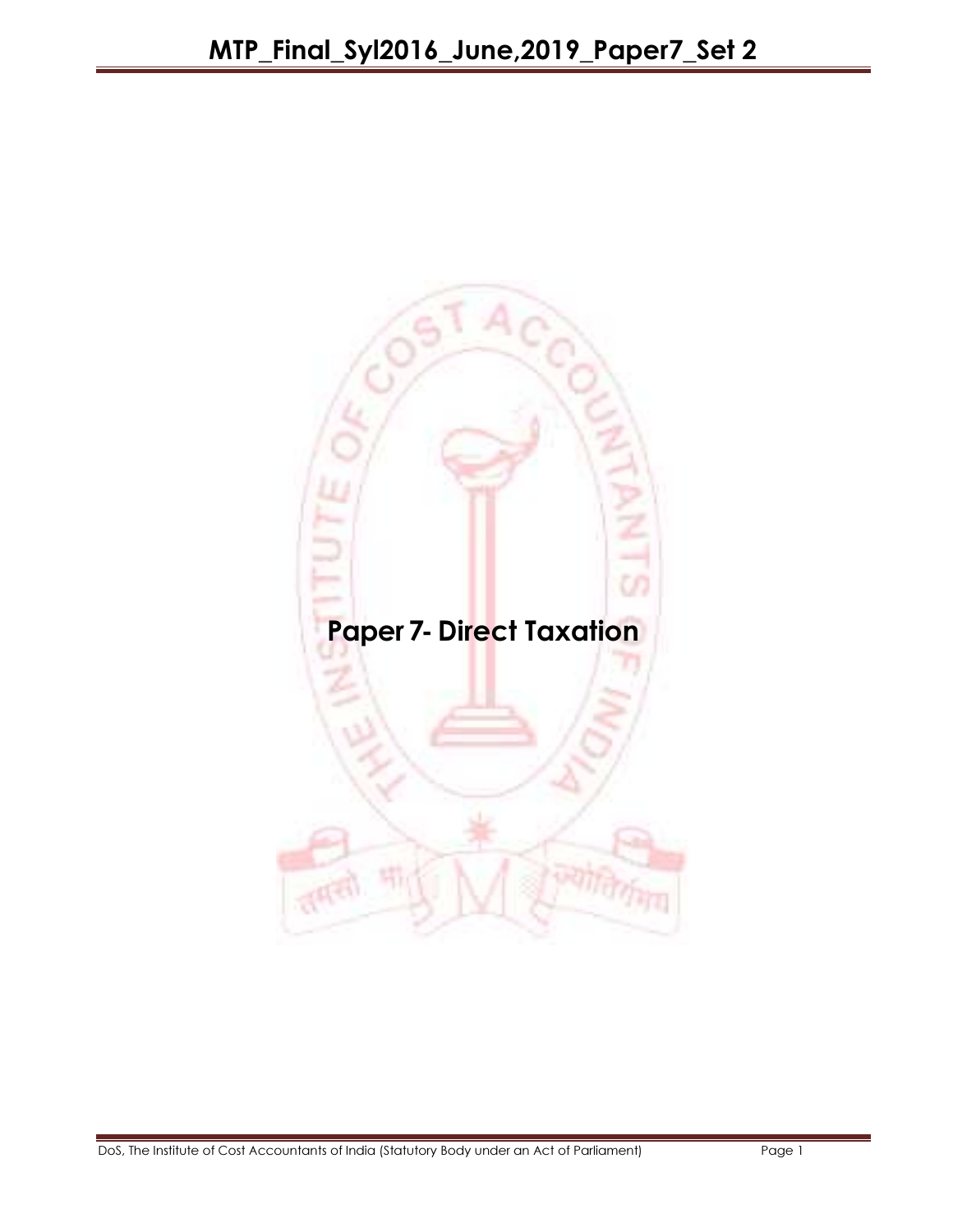#### Paper-7: - Direct Taxation

Full Marks: 100 Time allowed:3 hours

All question relate to income -tax assessment Year 2018-19 and the provisions stated relate to the Income-Tax Act,1961,unless otherwise stated in the question.

Answer Question No.1, which is compulsory and any five question Question Nos.2 to 8.

- 1. (a) Choose the most Appropriate alternative for the following (Option to be given only in capital letters A,B,C or D; entire answer need Not be reproduced); 1 X 10 =10
	- (i)An individual, being foreign national, came to India first time during the previous year 2018- 19 on 01-01-2019 for 200 days, his residential status for the previous year 2018-19 is.
	- (a) Non-resident
	- (b) Resident but not ordinarily resident in India
	- (c) Resident and ordinarily resident in India
	- (d) Resident in India

(ii) Which of the following is an agriculture income?

- (a) Dividend paid by a company out of its agriculture income.
- (b) Share of Profit of a Partner from a firm engaged in an agriculture operation
- (c) Income from supply of water by a assessee from a tank in its agriculture land
- (d) Interest received by a money lender in the form of agricultural produce.

(iii)Which of the following is not taxable under head 'Salaries'?

- (a) Remuneration paid to the lecturer of a college for setting a question paper by a university.
- (b) Salary received by a member of the Parliament
- (c) Commission received by an employee director of a company
- (d) Both (a) and (b) above

(iv)If a domestic servant is engaged by the employer and salary is paid by him, the perquisite is

- (a) Taxable in the hands of all employee
- (b) Not taxable in the hands of both specified and non-specified employers.
- (c) Taxable in the hands of specified employees only
- (d) Taxable to the extent of  $\bar{\tau}$  120 per person in the hands of all employees.
- (v)A house property located outside India is:
- (a) Taxable in hands of all assessee
- (b) Taxable in hands of non resident assesse
- (c) Taxable in hands of resident and ordinarily resident assessee
- (d) Exempted from tax in India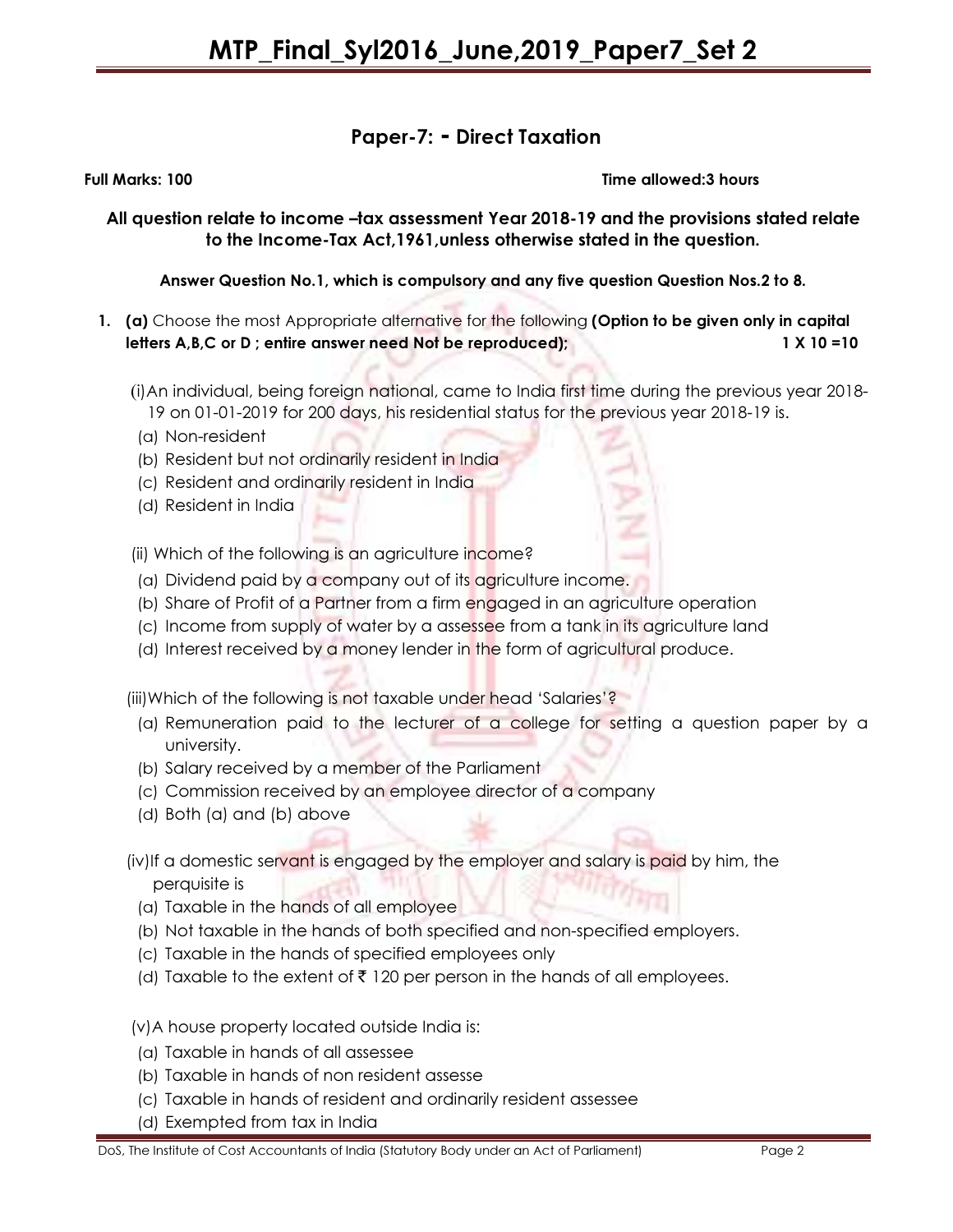(vi) Which of the following is not allowed as a deduction for computation of business Income?

- (a) Loss incurred due to theft in factory after working hours
- (b) Anticipated future losse
- (c) Loss caused by white ants
- (d) Loss due to accidental fire in stock-in-trade

(vii) Deduction u/s 35AD is available in respect of expenditure on specified business, one of them is:

- (a) Setting up and operating a cold chain facility
- (b) Setting up and operating a power plant
- (c) Setting up and operating an industrial unit
- (d) All of the above

(viii)U/s 54, capital gain will be allowed as exemption if the house property under transfer is held for

- (a) Less than 12 months preceding the date of transfer
- (b) More than 12 months preceding the date of transfer
- (c) Less than 36 months preceding the date of transfer
- (d) More than 24 months preceding the date of transfer

(ix)Cost of acquisition of self-generated asset is nil, the exception is:

- (a) Goodwill
- (b) Route permit
- (c) Bonus shares acquired before 01-04-2001
- (d) Loom hours

(x)Unabsorbed depreciation can be carried forward for

- (a) Any number of years
- (b) 8 years
- (c) 4 years
- (d) 7 years

(b) Match The following(Sufficient to give the corresponding item in column 3 for column 1; reproducing columns 2 and 4 are not required): 1 X5=5

|      | 2         | 3        | 4                                   |
|------|-----------|----------|-------------------------------------|
| (i)  | Sec. 288B | $\Delta$ | Determination of Residential Status |
| (i)  | Sec. 6    | (B)      | Capital Gain                        |
| (ii) | Sec. 10   |          | Depreciation                        |
| (iv) | Sec. 45   | (D)      | Rounding off of tax                 |
| (v)  | Sec. 32   | (E)      | Exempted Income                     |

DoS, The Institute of Cost Accountants of India (Statutory Body under an Act of Parliament) Page 3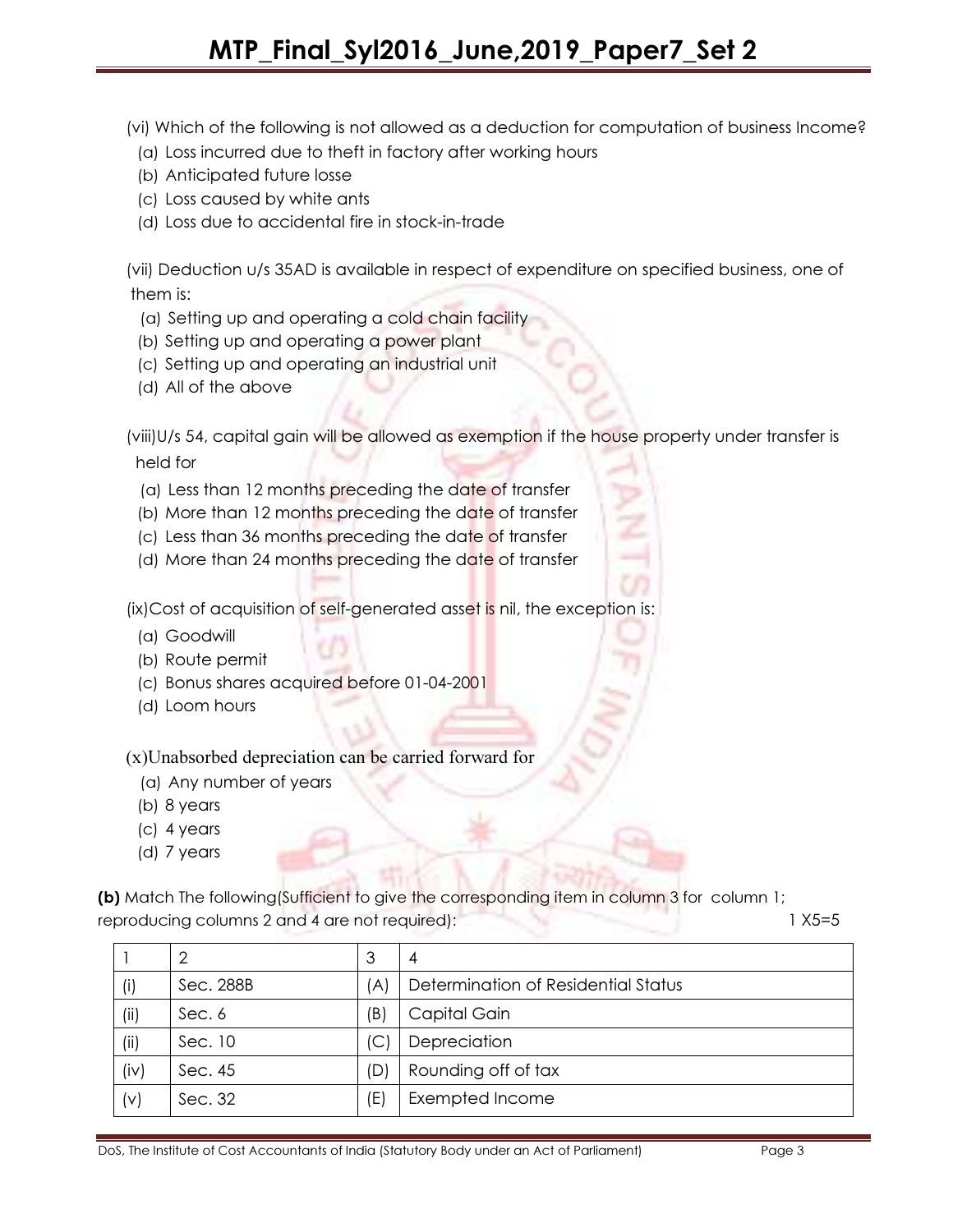(c) State whether the following statements are True or False :  $1 \times 5 = 5$ 

- (i) Cash gift of  $\bar{\tau}$  1,00,000 from uncle's son is not taxable.
- (ii) Reasonable expected rent can not exceed standard rent.
- (iii) The income of minor child will always be included in the income of his/her parents.
- (iv) No tax is required to be deducted from winning from race-horse, if such winning does not exceed  $\bar{\tau}$ 10,000
- (v) Telephone provided to an employee at his residence is a tax-free perquisite.

(d)Fill in the blanks: 1 X5=5

- (i) A person owns 4 goods vehicles other than heavy vehicles. His estimated annual income u/s 44AE is ₹
- (ii) Advance tax is payable in \_\_\_\_\_\_\_ instalments by a non-corporate assessee.
- (iii) Total tax payable on a lottery income of  $\Box$  3,00,000 as per section 115BB is

 (iv) The monetary ceiling limit for exemption for gratuity received under the Payment of Gratuity Act, 1972 is \_\_\_\_\_\_\_\_\_\_

 (v) Exemption u/s. 10(32) in respect of income of minor child included in the hands of assesses under Section 64(1A) is restricted to  $\bar{\tau}$  \_\_\_\_per child.

 2(a) Ram provides following details of income, calculate the income which is liable to be taxed in India for the A.Y.2019-20 assuming that –

a) He is an ordinarily resident b) He is not an **resident** ordinarily c) He is a non-resident.

| <b>Particulars</b>                                                     | Amount(₹) |
|------------------------------------------------------------------------|-----------|
| Salary received in India from a former employer of UK                  | 1,40,000  |
| Income from tea business in Nepal being controlled from India          | 10,000    |
| Interest on company deposit in Canada (1/3rd received in India)        | 30,000    |
| Profit from a business in Mumbai controlled from UK                    | 00,000,1  |
| Profit for the year 2002-03 from a business in Tokyo remitted to India | 2,00,000  |
| Income from a property in India but received in USA                    | 45,000    |
| Income from a property in London but received in Delhi                 | 1,50,000  |
| Income from a property in London but received in Canada                | 2,50,000  |
| Income from a business in Jambia but controlled from Turkey            | 10,000    |
|                                                                        |           |

2(b) X Ltd. has two house properties both of which are vacant. Municipal value of 1st house property is  $\bar{\tau}$  1,00,000 and that of 2<sup>nd</sup> is  $\bar{\tau}$  80,000. It has computed income from house property as under:

| <b>Particulars</b>                   | Details(₹ | Amount(₹) |
|--------------------------------------|-----------|-----------|
| HP1: Self occupied $[Sec. 23(2)(a)]$ |           |           |
| Net Annual Value (NAV)               |           |           |
| Less: Interest on loan $u/s$ 24(b)   |           |           |
| Income from HP1                      |           |           |

DoS, The Institute of Cost Accountants of India (Statutory Body under an Act of Parliament) Page 4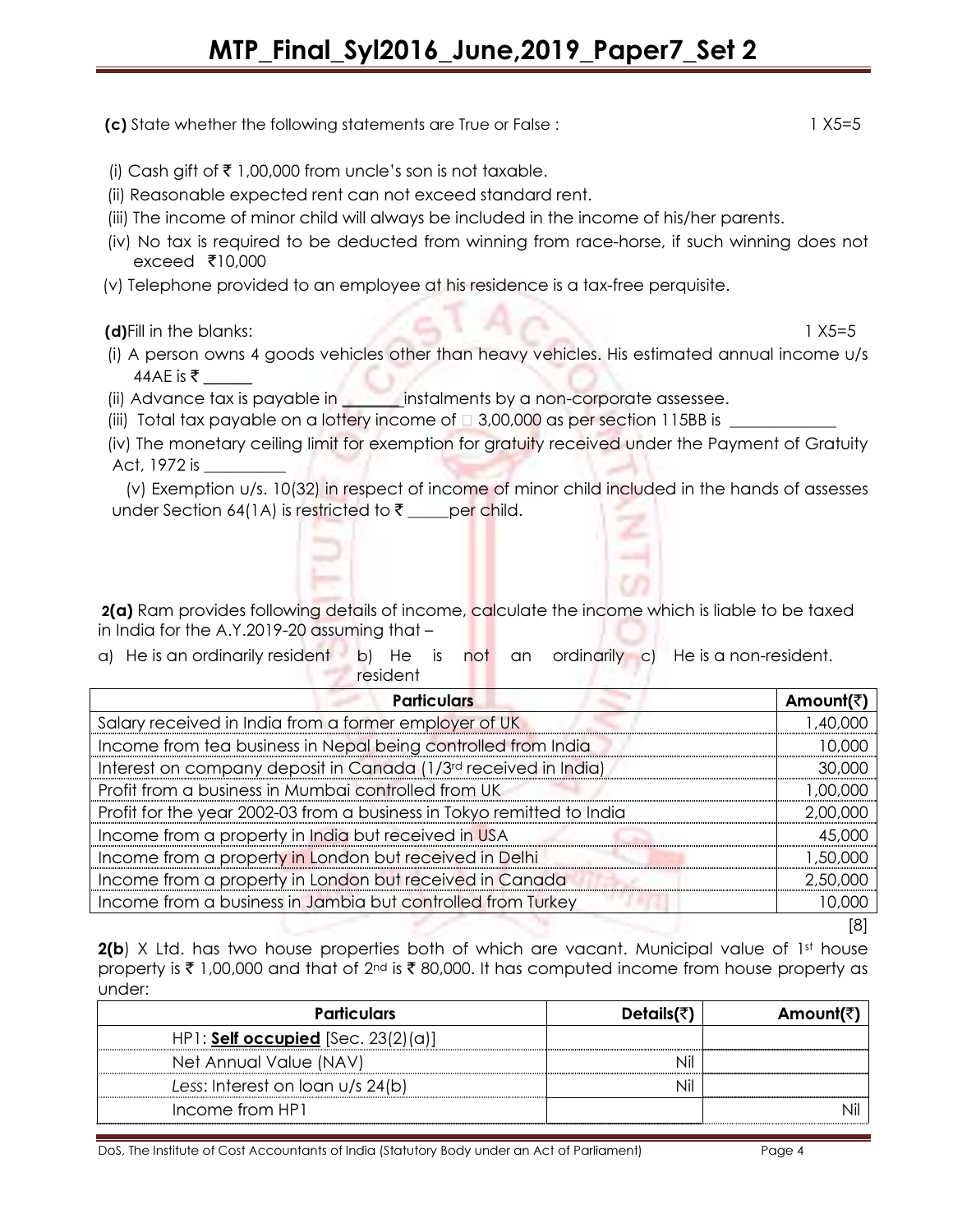| HP2: <b>Deemed to be let out</b> $[Sec. 23(4)]$               |        |  |
|---------------------------------------------------------------|--------|--|
| Gross Annual Value (GAV)                                      | 80.000 |  |
| Less: Municipal tax                                           |        |  |
| Net Annual Value (NAV)                                        | 80,000 |  |
| Less: Standard deduction $u/s$ 24(a) $@$ 30% of<br><b>NAV</b> | 24,000 |  |
| Income from house property                                    |        |  |
|                                                               |        |  |

Do you agree with the computation of income from house property of the assessee. [7]

3(a) Mr. Mugal joined Star Ltd. on 1/4/2018. Details regarding his salary are as follows:

| <b>Particulars</b>                       | Amount (₹)                                                   |  |
|------------------------------------------|--------------------------------------------------------------|--|
| <b>Basic</b>                             | 5,000 p.m.                                                   |  |
| Dearness Allowance                       | 2,000 p.m. (50% considered for retirement benefit)           |  |
| Education Allowance                      | 1,000 p.m. (he has 1 son and 3 daughters)                    |  |
| Hostel Allowance                         | 2,000 p.m. (none of the children is sent to hostel)          |  |
| <b>Medical Allowance</b>                 | 1,000 p.m. (total medical expenditure incurred $\Box$ 3,000) |  |
| <b>Transport Allowance</b>               | 1,800 p.m. (being used for office to residence & vice versa) |  |
| Servant Allowance                        | 1,000 p.m.                                                   |  |
| City compensatory Allowance              | 2,000 p.m.                                                   |  |
| <b>Entertainment Allowance</b>           | 1,000 p.m.                                                   |  |
| Assistants Allowance                     | 3,000 p.m. (paid to assistant ₹ 2,000 p.m.)                  |  |
| Development<br>Professional<br>Allowance | 2,000 p.m. (actual expenses for the purpose ₹ 8,000 p.m.)    |  |
| <b>Bonus</b>                             | 24,000 p.a.                                                  |  |
| Commission                               | 9,000 p.a.                                                   |  |
| Fees                                     | 5,000 p.a.                                                   |  |

Compute his gross taxable salary for the assessment year 2019-20. [9]

(b)Y, an individual has a net agricultural income of an assessee is  $\bar{\tau}$  90,86,0000 and non agricularal income is  $\bar{\tau}$  13,65,000.Y contributes  $\bar{\tau}$  1,40,000 towards PPF. Compute his taxable liability for the assessment year 2019-20. [6]

4(a) Sunil has a house property acquired on 7/07/1995 for  $\bar{\tau}$  3,00,000. He incurred improvement expenditure on such property ₹ 70,000 on 16/08/2000 and ₹ 50,000 on 17/07/2010. Market value of such property as on  $1/04/2001$  is  $\overline{\zeta}$  4,50,000. On 16/08/2013, such property is compulsorily acquired by the Government and compensation decided at  $\bar{\tau}$  11,50,000. 20% of the compensation received on 31/03/2019 and balance on 2/04/2019.

On further appeal, on 16/08/2019 enhanced compensation is declared by the Government

₹ 2,00,000. Expenditure incurred to get enhanced compensation is ₹ 11,000. Such compensation received on 18/08/2020. Compute income under the head Capital Gains of Sunil for the assessment year 2019-20, 2020-21 and 2021-22.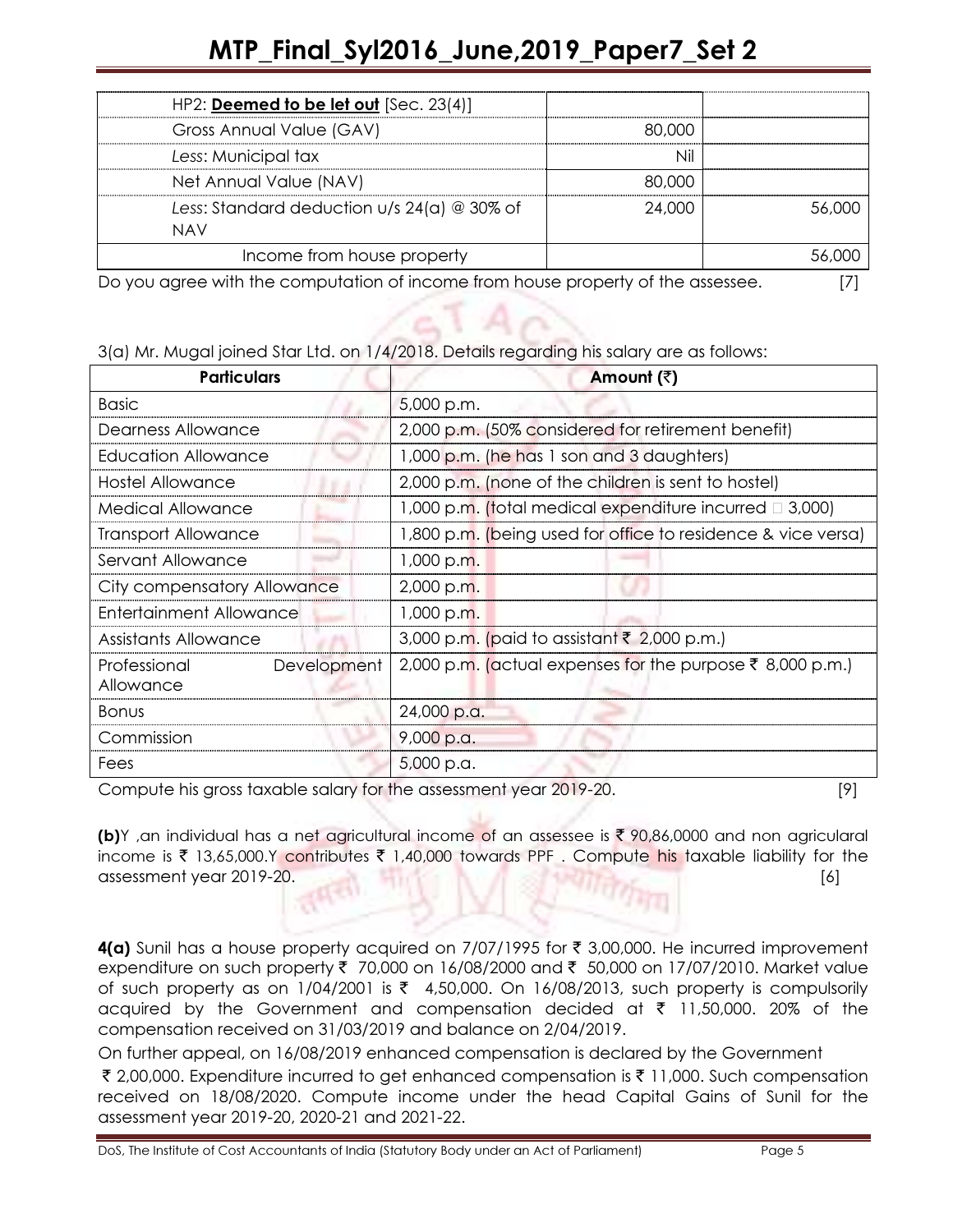(b)Compute total income of Sri Bajaj of Delhi from the following data:

| <b>Particulars</b>                                           | Amount (₹) |
|--------------------------------------------------------------|------------|
| Profits & gains of business or profession                    | 80.000     |
| Income from house property (let-out and situated at Kolkata) |            |
| Income from other sources                                    |            |
| Rent paid for office                                         |            |
| Rent paid for residential house                              |            |

[5]

5(a) Uttar and Dakshin, partners of PP Traders, furnishes the following details –

| Profit and loss account for the year ended 31-3-2019 |
|------------------------------------------------------|

a shekara

| <b>Particulars</b>               | Amount(₹) | <b>Particulars</b>   | Amount(₹) |
|----------------------------------|-----------|----------------------|-----------|
| Bonus paid to employee           | 50,000    | <b>Gross Profit</b>  | 10,00,000 |
| Interest on loan taken from bank | 45,000    | Interest on drawings |           |
| Other Expenses                   | 40,000    | Uttar                | 2,000     |
| Salary to partners               |           | Dakshin              | 3.000     |
| Uttar                            | 2,44,000  |                      |           |
| Dakshin                          | 4,88,000  |                      |           |
| Interest on capital $@15%$       |           |                      |           |
| Uttar                            | 4,500     |                      |           |
| Dakshin                          | 6,000     |                      |           |
| Depreciation                     | 40,000    |                      |           |
| Net profit                       | 87,500    |                      |           |
|                                  | 10,05,000 |                      | 10,05,000 |

Additional information

1. Depreciation for the year allowed u/s 32 is  $\bar{\tau}$  30,000.

- 2. During the last year, firm has incurred loss of  $\bar{\tau}$  8,50,000 (which includes unabsorbed depreciation of  $\bar{\tau}$  50,000).
- 3. Interest on loan taken from bank is yet to be paid. Compute total income of firm.

5(b)Mr. Bhola has furnished you the following data –

| Income from house property | ( ₹ 1,30,000) |
|----------------------------|---------------|
| Salaries (Net)             | ₹80.000       |
| Income from other sources  | (5,90,000)    |
| Income from lotteries      | ₹ 3,50,000    |
|                            |               |

Mr. Bhola is seeking your advice relating to set off and carry-forward.

. [10]

[10]